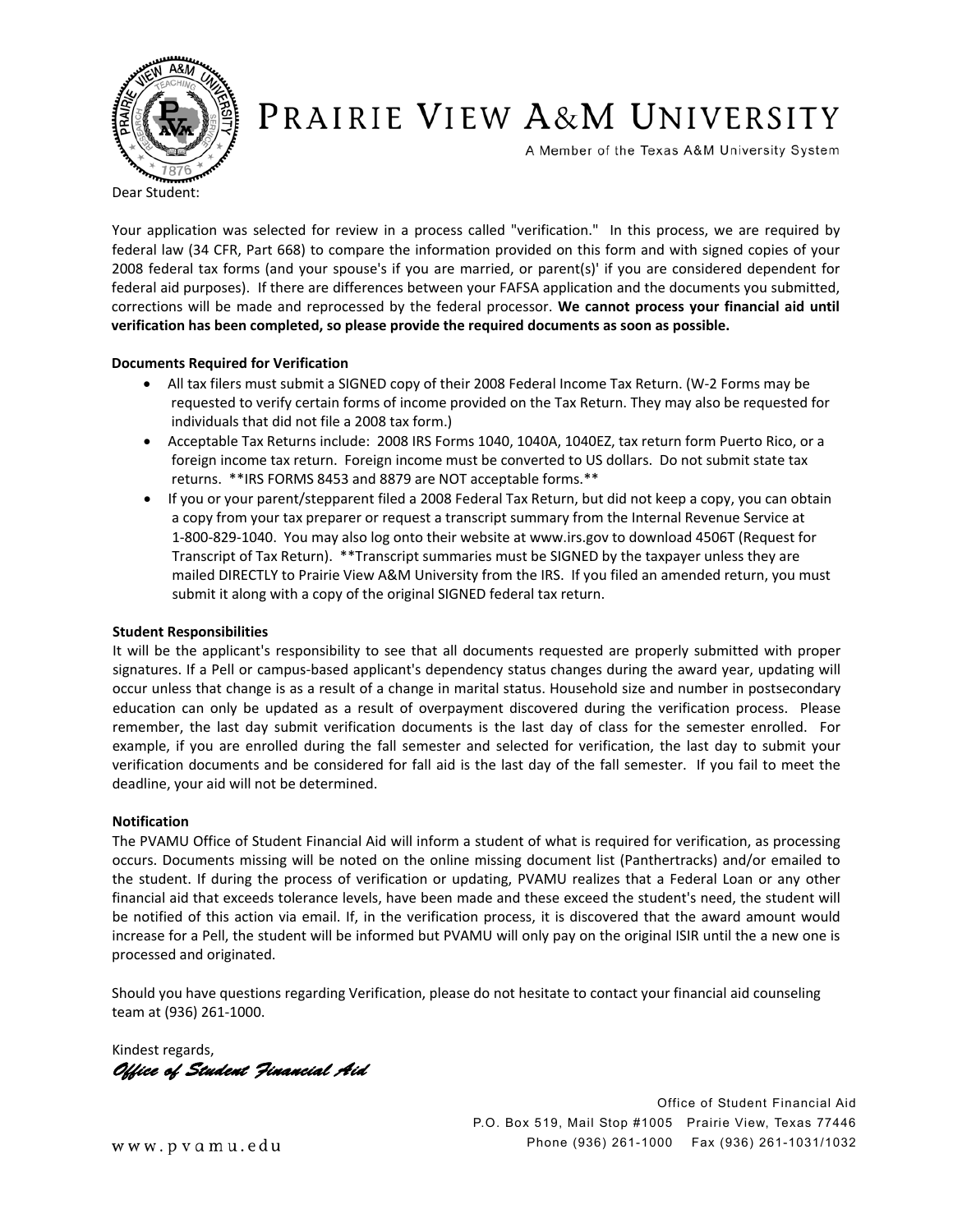## **2009!"!2010 Asset Verification Worksheet**

Prairie View A&M University \_\_\_\_\_\_\_\_\_\_\_\_\_\_\_\_\_\_\_\_\_\_\_\_\_\_\_\_\_\_\_\_\_\_\_\_\_\_\_\_\_\_\_\_\_\_\_\_\_\_\_\_\_\_\_\_\_\_\_\_\_\_\_\_\_\_\_\_\_\_\_\_\_\_\_\_\_\_\_\_\_\_\_\_\_\_\_\_\_\_\_\_\_\_\_\_\_\_

The federal government requires colleges and universities to compare the information from your Free Application for Federal Student Aid (FAFSA) with the information you provide on this form along with signed copies of 2008 federal tax forms. This process is called "Verification." Before your financial aid can be finalized, we must verify your information. Your aid may be adjusted based on the Verification process.!!You will receive a revised award notification via email within **2"3 weeks** after we have reviewed all required documents.

| Last Name | First Name | M.I. | <b>PVAMU Student Identification Number</b> |
|-----------|------------|------|--------------------------------------------|

Home Phone Number (include area code)! ! ! ! Student Cell Phone Number (include area code)

## **Step 1: Provide Dependency Status and Family Information**

**Check a box** based on the definition of an independent student as defined above and complete the grid below. Proof of dependency status may be requested

**\_\_\_\_\_\_\_\_\_\_\_\_\_\_\_\_\_\_\_\_\_\_\_\_\_\_\_\_\_\_\_\_\_\_\_\_\_\_\_\_\_\_\_\_! ! \_\_\_\_\_\_\_\_\_\_\_\_\_\_\_\_\_\_\_\_\_\_\_\_\_\_\_\_\_\_\_\_\_\_\_\_\_\_\_\_\_\_\_\_\_\_\_**

| <b>Dependent Student:</b><br>List the people in your parent(s)' household. Include:<br>Yourself                                                                                                                                                                                                               | <b>Independent Student:</b><br>List the people in your parent(s)' household. Include:                                                                                                                                                                                                                                                                                                               |  |  |
|---------------------------------------------------------------------------------------------------------------------------------------------------------------------------------------------------------------------------------------------------------------------------------------------------------------|-----------------------------------------------------------------------------------------------------------------------------------------------------------------------------------------------------------------------------------------------------------------------------------------------------------------------------------------------------------------------------------------------------|--|--|
| Your custodial parent(s) (include step-parent)<br>Your custodial parent(s) dependent children<br>Other people only if they now live with your parents<br>provided more than half of their support and will continue<br>to provide more than half of their support from<br>July 1, 2009 through June 30, 2010. | Yourself<br>$\epsilon$<br>Your spouse, if married<br>Your dependent children, if you will provide more than half<br>$\bullet$<br>of their support from July 1, 2009 - June 30, 2010<br>Other people if they now live with you, and you provided<br>٠<br>more than half of their support and will continue to provide<br>more than half of their support from July 1, 2009 through<br>June 30, 2010. |  |  |
|                                                                                                                                                                                                                                                                                                               |                                                                                                                                                                                                                                                                                                                                                                                                     |  |  |

| <b>Full Name</b> | <b>Date of Birth</b> | Relationship             | <b>College</b>              |  |
|------------------|----------------------|--------------------------|-----------------------------|--|
|                  |                      | <b>Student Applicant</b> | Prairie View A&M University |  |
|                  |                      |                          |                             |  |
|                  |                      |                          |                             |  |
|                  |                      |                          |                             |  |
|                  |                      |                          |                             |  |
|                  |                      |                          |                             |  |
|                  |                      |                          |                             |  |

## **STEP 2:!!Provide Untaxed Income Data for 2008**

## **Section 1: Students**

- ! Did you, the student, file a Federal Income Tax Return for 2008? ....................... \_\_\_\_\_\_!!Yes!!\_\_\_\_\_\_ No! ! !
- If married, did your spouse file a Federal Income Tax Return for 2008?.............. \_\_\_\_\_\_\_\_ Yes \_\_\_\_\_\_\_ No

If you or your spouse **DID NOT AND WERE NOT REQUIRED TO FILE** a 2008 Federal Income Tax Return, then you must list your total wages earned in 2008 and provide a W-2 form. If you did not earn any money from an employer, write "0" on the line:

| . |  |
|---|--|
|---|--|

**Section 2: Parents** 

Did you, the parent/stepparent, file a Federal Income Tax Return for 2008? [100] Yes [100] No